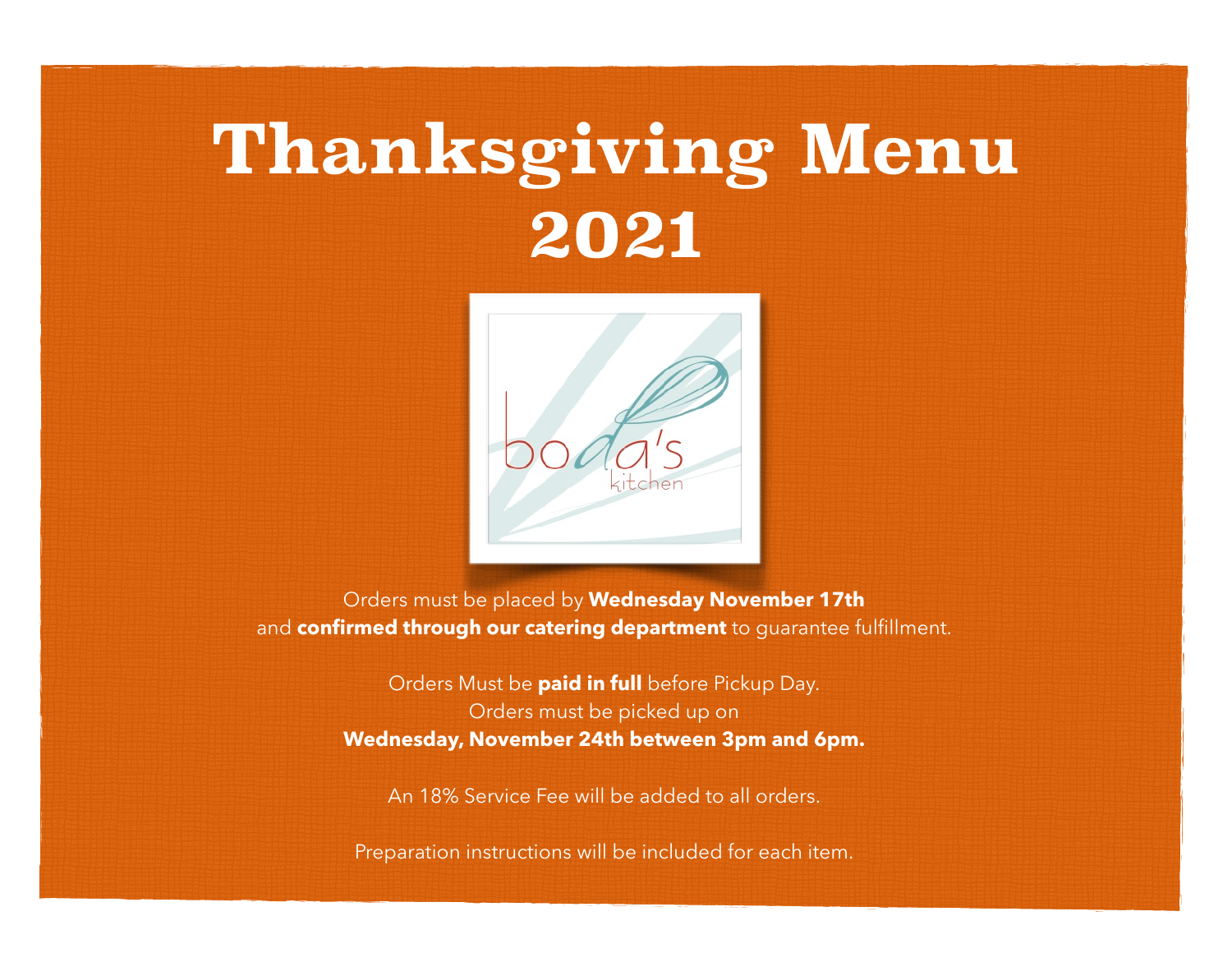### **Turkey (limited availability)**

Sage & Butter Turkey \$80 12-14lb NW Natural Turkey. Brined overnight. Sage & Butter under the skin and stuffed with fresh herbs. Oven Ready!

Turkey Roulade \$60 Butterflied and Stuffed with Savory Herbs and Dried Fruits.

#### **Sides**

Turkey Gravy \$9/Pint (16oz)

Cranberry Relish Oregon Cranberries, Fresh Mandarins & Lots of Spices \$9/Pint (16oz)

Maple Bourbon Delicata Local organic squash. Maple-bourbon glaze. Toasted pepitas. \$18/Quart (32oz)

Autumn Kale Salad Organic Kale, Toasted Pecans, Chopped Carrots, Diced Apples & Maple Mustard Vinaigrette \$35/Small \$45/Large

> Lemony Green Beans with Crispy Shallot \$18/Quart (32oz)

> > Buttery Dinner Rolls \$14/Dozen

Cauliflower Gratin Topped with Melted Gruyere \$30/Small \$40/Large

> Apple Sage & Thyme Stuffing \$25/Small \$35/Large

Roasted Garlic-Buttermilk Mashed Potatoes \$15/Quart (32oz)

### **Desserts**

Maple Pecan Pie

\$26

Pumpkin Pie

Vanilla Whipped Cream

\$7/Pint

**Wines**

Eyrie Pinot Gris \$22/btl

\$24

Analemma Oak Ridge Pinot Noir \$38/btl

10% Discount on 3 or more bottles 20% Discount on 6 or more